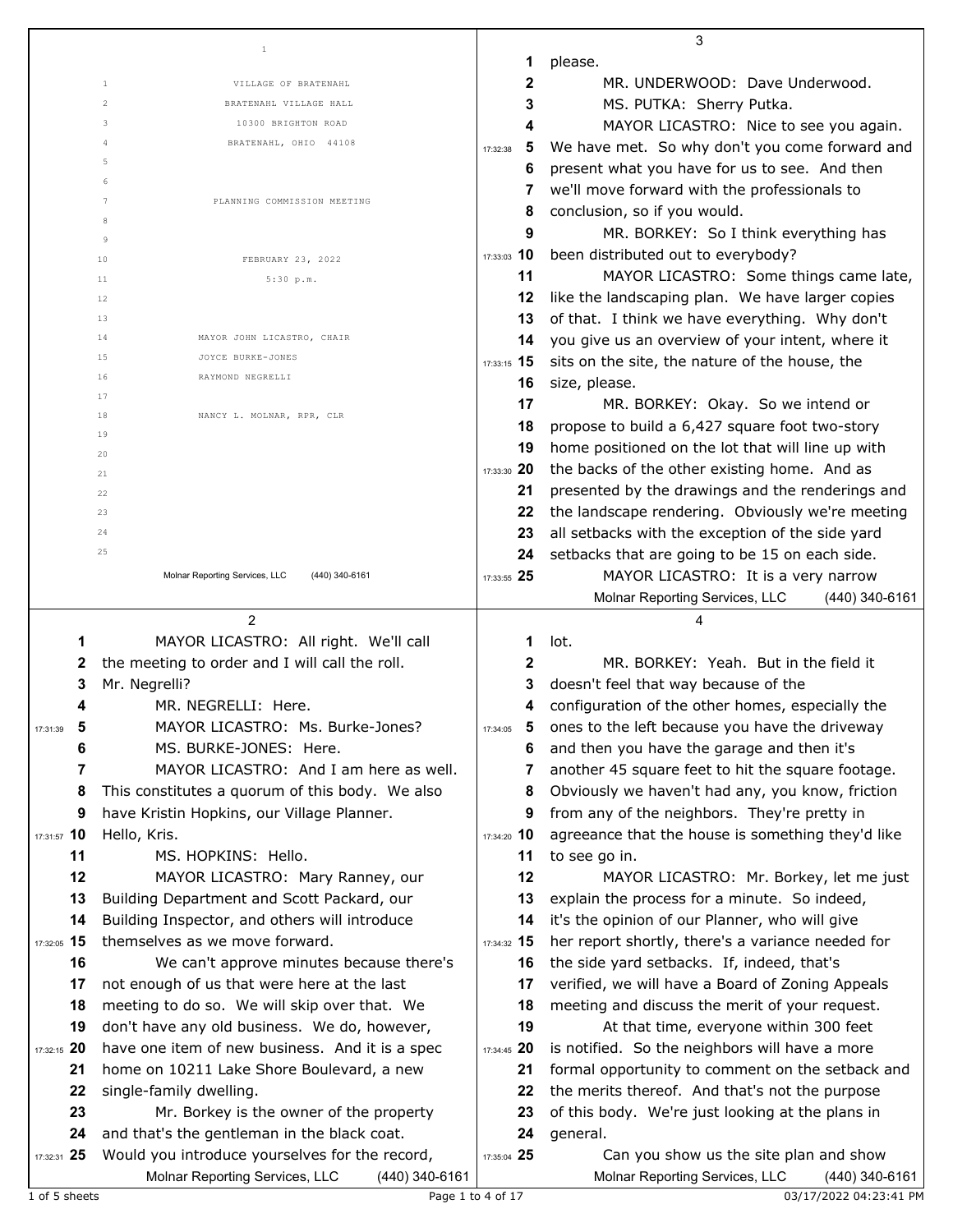|                  | 5                                                                                            |               | 7                                                                                  |
|------------------|----------------------------------------------------------------------------------------------|---------------|------------------------------------------------------------------------------------|
| 1                | us where it's located.                                                                       | 1             | everything else, including if you got a variance                                   |
| $\boldsymbol{2}$ | MR. BORKEY: Okay.                                                                            | 2             | for the side yards that are identified.                                            |
| 3                | MAYOR LICASTRO: I think we have them                                                         | 3             | And the only thing to note is that in                                              |
| 4                | somewhere. Do you have that, Joyce?                                                          | 4             | some of your drawings, like I think the rendering                                  |
| 5<br>17:35:20    | MS. BURKE-JONES: Yes, I do. Thank you.                                                       | 5<br>17:38:31 | you have right there, that in front of you, it                                     |
| 6                | MR. BORKEY: First site plan is part --                                                       | 6             | did indicate or show that there were trees that                                    |
| 7                | only have them on 12 by 18.                                                                  | 7             | would be preserved. And so in my memo I                                            |
| 8                | MAYOR LICASTRO: We have them in front                                                        | 8             | requested or said the landscape plan -- well, the                                  |
| 9                | of us.                                                                                       | 9             | landscape plan wasn't included, which you do have                                  |
| 17:35:08 10      | MR. BORKEY: Okay.                                                                            | 17:38:50 10   | now, but that is part of the Planning                                              |
| 11               | MR. HOPKINS: I have one.                                                                     | 11            | Commission's opinion and ruling on this that the                                   |
| 12               | MR. BORKEY: Then I think you have                                                            | 12            | trees that are to be preserved need to be                                          |
| 13               | renderings of the landscaping and elevations as                                              | 13            | protected during the construction.                                                 |
| 14               | well. So obviously we're trying to meet the                                                  | 14            | The other comment that I made is related                                           |
| 17:36:27 15      | requirement to be lined up with the neighboring                                              | 17:39:05 15   | to the length of the garage, the building that                                     |
| 16               | houses as far as the rear yard setback goes. And                                             | 16            | abuts the west lot line. When you look at that                                     |
| 17               | we have our front entranceway. We have an inside                                             | 17            | site plan, it's a significant length of building.                                  |
| 18               | load garage. And, of course, we incorporated                                                 | 18            | And even though there is the garage on the                                         |
| 19               | this driveway onto our property, because I think                                             | 19            | adjacent lot, so it's not, quote, in your face in                                  |
| 17:36:44 20      | after we're done with construction, I'll probably                                            | 17:39:26 20   | terms of being somebody in the living area                                         |
| 21               | end up vacating the shared driveway.                                                         | 21            | staring at the garage, it is still a big wall.                                     |
| 22               | MAYOR LICASTRO: I think the neighbors                                                        | 22            | So I would suggest that there be some screening                                    |
| 23               | would be pleased with that.                                                                  | 23            | that be provided. In looking at the proposed                                       |
| 24               | MR. BORKEY: Yeah, they definitely would                                                      | 24            | landscape plan, I see there is none that has been                                  |
| 17:36:55 25      | be. I can just vacate that and that will be                                                  | 17:39:43 25   | indicated on the landscape plan.                                                   |
|                  | Molnar Reporting Services, LLC<br>(440) 340-6161                                             |               | Molnar Reporting Services, LLC<br>(440) 340-6161                                   |
|                  |                                                                                              |               |                                                                                    |
|                  |                                                                                              |               |                                                                                    |
| 1                | gone. Our driveway will come up through here.                                                | 1             | In regard to the landscape plan, which I                                           |
| 2                | It will work for all the -- I mean, to the left,                                             | 2             | was able to review earlier today, there is the                                     |
| 3                | to the west.                                                                                 | 3             | indication of a, quote, future pool. So I want                                     |
|                  | MAYOR LICASTRO: Thank you, Mr. Borkey.                                                       | 4             | it, for the record, to be clear that the decision                                  |
| 17:37:11         | So let's pause a second and have Kris give us a                                              | 17:40:03      | 5 of the Planning Commission today does not include                                |
| 6                | synopsis of her report and then we'll open to the                                            | 6             | plans for a pool, that that would be a separate                                    |
| 7                | commissioners and others that want to                                                        |               | application that you'll have to make to the                                        |
| 8                | participate. Kris?                                                                           | 8             | Planning Commission.                                                               |
| 9                | MR. HOPKINS: So there was a similar                                                          | 9             | MR. BORKEY: Sure. Okay.                                                            |
| 17:37:22 10      | type of house proposed on the same lot a couple                                              | 17:40:14 10   | MAYOR LICASTRO: So, Ms. Hopkins, the                                               |
| 11               | of years ago and not much has changed. I think                                               | 11            | only thing you found was noncompliant as                                           |
| 12               | it's a little bit bigger, a little bit --                                                    | 12            | submitted was the side yards?                                                      |
| 13               | MR. BORKEY: The garage grew by four                                                          | 13            | MR. HOPKINS: That's correct.                                                       |
| 14               | feet.                                                                                        | 14            | MAYOR LICASTRO: Height and all that                                                |
| 17:37:34 15      | MR. HOPKINS: There you go. So this                                                           | 17:40:25 15   | meets --                                                                           |
| 16               | basically is very much the same as the previous                                              | 16            | MR. HOPKINS: The height meets the                                                  |
| 17               | memo that I drafted. The side yard setbacks, as                                              | 17            | requirements, yes.                                                                 |
| 18               | was noted -- well, first of all, this being a                                                | 18            | MAYOR LICASTRO: Mr. Borkey, an                                                     |
| 19               | narrow lot, it is a nonconforming lot. In the                                                | 19            | important point, and I'll reiterate, preservation                                  |
| 17:37:53 20      | way the code reads it says, the Zoning Code says                                             | 17:40:29 20   | of a couple of these beautiful trees would be                                      |
| 21               | -- because there are a number of them, especially                                            | 21            | really necessary. And I think we should make it                                    |
| 22               | in this district, the code says if you are                                                   | 22            | part of our approval process. Let's pause a                                        |
| 23               | nonconforming due to your lot width or the area                                              | 23            | second and see if there's any questions from the                                   |
| 24               | of your lot, so two acres and 200 feet, you can                                              | 24            | Commission.                                                                        |
| 17:38:11 25      | still develop the lot if you comply with<br>(440) 340-6161<br>Molnar Reporting Services, LLC | 17:40:43 25   | MS. BURKE-JONES: Actually, no.<br>Molnar Reporting Services, LLC<br>(440) 340-6161 |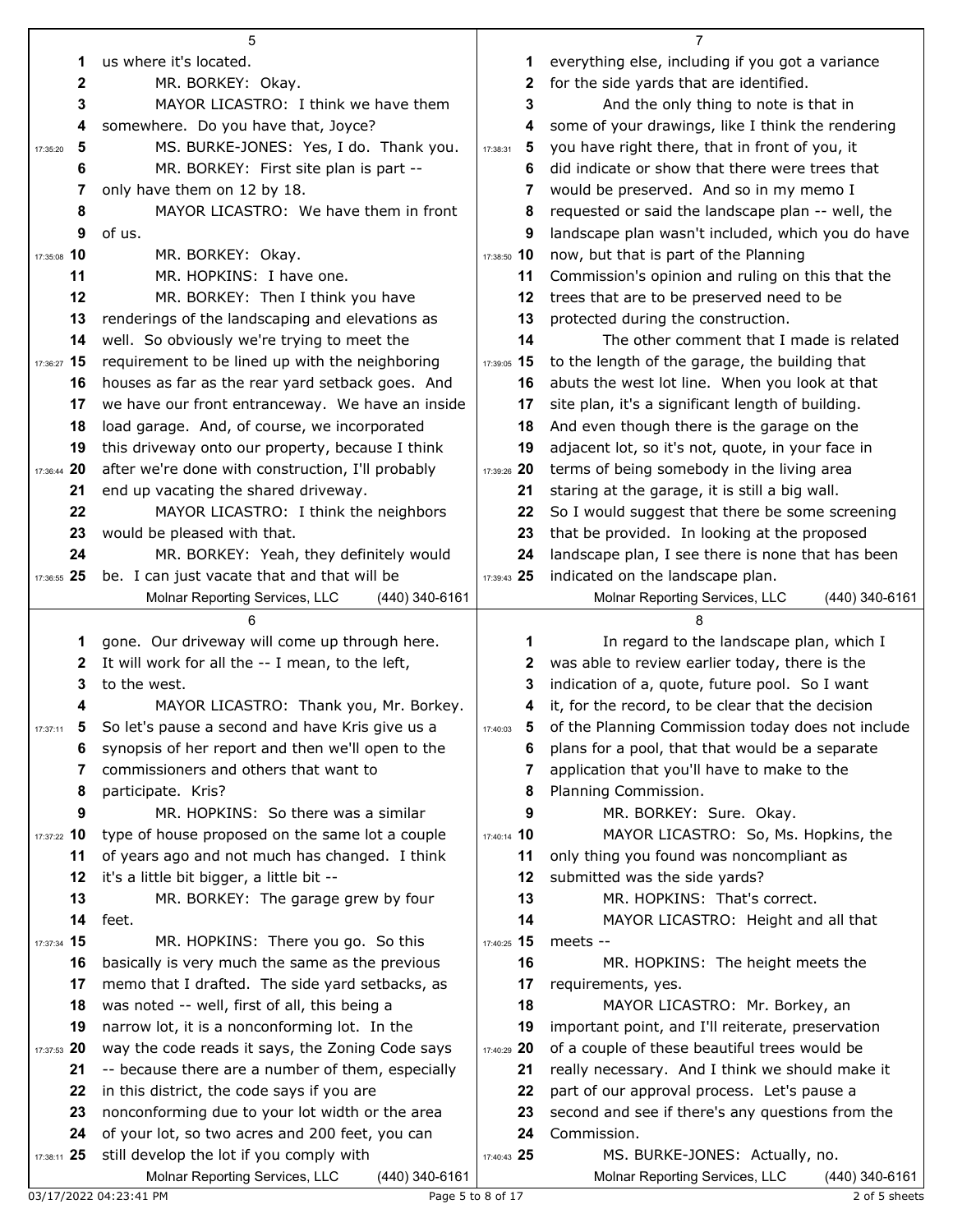|                | 9                                                 |               | 11                                                 |
|----------------|---------------------------------------------------|---------------|----------------------------------------------------|
| 1              | MR. NEGRELLI: No. It's well presented.            | 1             | MAYOR LICASTRO: I'm just mentioning                |
| 2              | MAYOR LICASTRO: Okay. So let me talk              | 2             | that for the record.                               |
| 3              | about process. I mentioned the need for Board of  | 3             | MR. BORKEY: Understood.                            |
| 4              | Zoning Appeals meeting. I think we're going to    | 4             | MAYOR LICASTRO: Yes.                               |
| 5<br>17:40:56  | stage one sometime in early April and we'll have  | 5<br>17:42:48 | MS. BURKE-JONES: We got the letter from            |
| 6              | one on the agenda. We might have another item     | 6             | our Engineer. And he said we can go ahead and      |
| 7              | put on the agenda as well. But a motion to        | 7             | approve this assuming that, I forgot, utility      |
| 8              | approve here will be contingent upon that         | 8             | plans or something would also be coming along.     |
| 9              | process.                                          | 9             | MR. NEGRELLI: Yes.                                 |
| 17:41:07 10    | And as Chair of the Board of Zoning               | 17:43:04 10   | MS. BURKE-JONES: So I don't know if we             |
| 11             | Appeals, if I vote to approve this, it does not   | 11            | need to include that in our approval.              |
| 12             | imply consent with the variance. It's a           | 12            | MAYOR LICASTRO: So I would recommend               |
| 13             | different process.                                | 13            | this: Let's consider a motion to approve           |
| 14             | MR. BORKEY: Absolutely.                           | 14            | contingent upon addressing the concerns expressed  |
| 17:41:20 15    | MAYOR LICASTRO: Even though I might say           | 17:43:16 15   | by the Engineer, contingent upon Board of Zoning   |
| 16             | yes now, again, it keeps me aloof and distant     | 16            | Appeal process. And I think that's the only        |
| 17             | from what happens with that process.              | 17            | caveat I'd offer. Is there anything else to        |
| 18             | MR. BORKEY: Sure.                                 | 18            | include?                                           |
| 19             | MAYOR LICASTRO: You have to go through            | 19            | MS. HOPKINS: Well, I would for the                 |
| 17:41:28 20    | extensive ARB meetings where they'll look at      | 17:43:27 20   | motion, if you agree with the screening.           |
| 21             | materials. They have a landscape architect that   | 21            | MAYOR LICASTRO: Screening on that west             |
| 22             | will look at the landscape plan. We ask you try   | 22            | wall.                                              |
| 23             | to make your landscape plan as definitive as      | 23            | MS. HOPKINS: On the west wall.                     |
| 24             | possible, understanding there are things that     | 24            | MAYOR LICASTRO: And preservation of                |
| $17:41:41$ 25  | change over time.                                 | 17:43:33 25   | trees as noted.                                    |
|                | Molnar Reporting Services, LLC<br>(440) 340-6161  |               | Molnar Reporting Services, LLC<br>$(440)$ 340-6161 |
|                |                                                   |               |                                                    |
|                | 10                                                |               | 12                                                 |
| 1              | If the request for a variance is                  | 1             | MR. BORKEY: Yes.                                   |
| 2              | approved, it has to go before Village Council for | 2             | MAYOR LICASTRO: And you'll discuss that            |
| 3              | final approval. And then, and only then, can the  | 3             | further with the landscape architect as you go     |
| 4              | project move forward. Once you placate and        | 4             | through the ARB process. So it's a motion to       |
| 17:41:57       | 5 satisfy Architectural Review Board and the      | 5<br>17:43:42 | approve contingent upon satisfying the Engineer;   |
| 6              | variance is granted, you then have to submit      | 6             | the receiving of the variance for the Board of     |
| 7              | drawings and plans. And you'll be dealing with    | 7             | Zoning Appeals; and screening of the west wall     |
| 8              | the Building Department and Mr. Packard for that  | 8             | and preservation of existing trees whenever        |
| 9              | detail process.                                   | 9             | possible. Everyone comfortable with that?          |
| 17:42:17 10    | So Ms. Ranney or Mr. Packard, any                 | 17:43:59 10   | MS. BURKE-JONES: Yes.                              |
| 11             | comments from you?                                | 11            | MR. NEGRELLI: Yes.                                 |
| 12             | MR. PACKARD: Not at this time, no.                | 12            | MAYOR LICASTRO: Is there a motion?                 |
| 13             | Thank you.                                        | 13            | MR. NEGRELLI: So move.                             |
| 14             | MAYOR LICASTRO: Scott, nothing of                 | 14            | MS. BURKE-JONES: Second.                           |
| 15<br>17:42:24 | concern that you saw submitted here?              | 17:44:05 15   | MAYOR LICASTRO: Discussion the motion?             |
| 16             | MR. PACKARD: No, not enough                       | 16            | Any comments on the motion? All in favor?          |
| 17             | construction drawings that really kick in for me  | 17            | MR. NEGRELLI: Aye.                                 |
| 18             | at this point, but no, everything else submitted  | 18            | MS. BURKE-JONES: Aye.                              |
| 19             | so far appears to be fine.                        | 19            | MAYOR LICASTRO: Aye. Okay. Mr.                     |
| 17:42:34 20    | MAYOR LICASTRO: For clarity, we're                | 17:44:13 20   | Borkey, you passed the first hurdle. There are     |
| 21             | really approving the concept.                     | 21            | many more, but we appreciate developing this lot.  |
| 22             | MR. BORKEY: Totally understood.                   | 22            | The lot has been vacant for a number of years.     |
| 23             | MAYOR LICASTRO: The details, of which             | 23            | And I think it will be a real enhancement to that  |
| 24             | will there will be many.                          | 24            | lot itself and the neighborhood, so we look        |
| 17:42:41 25    | MR. BORKEY: I'm used to that.                     | 17:44:30 25   | forward to it being done. We've dealt with you     |

3 of 5 sheets 23:41 PM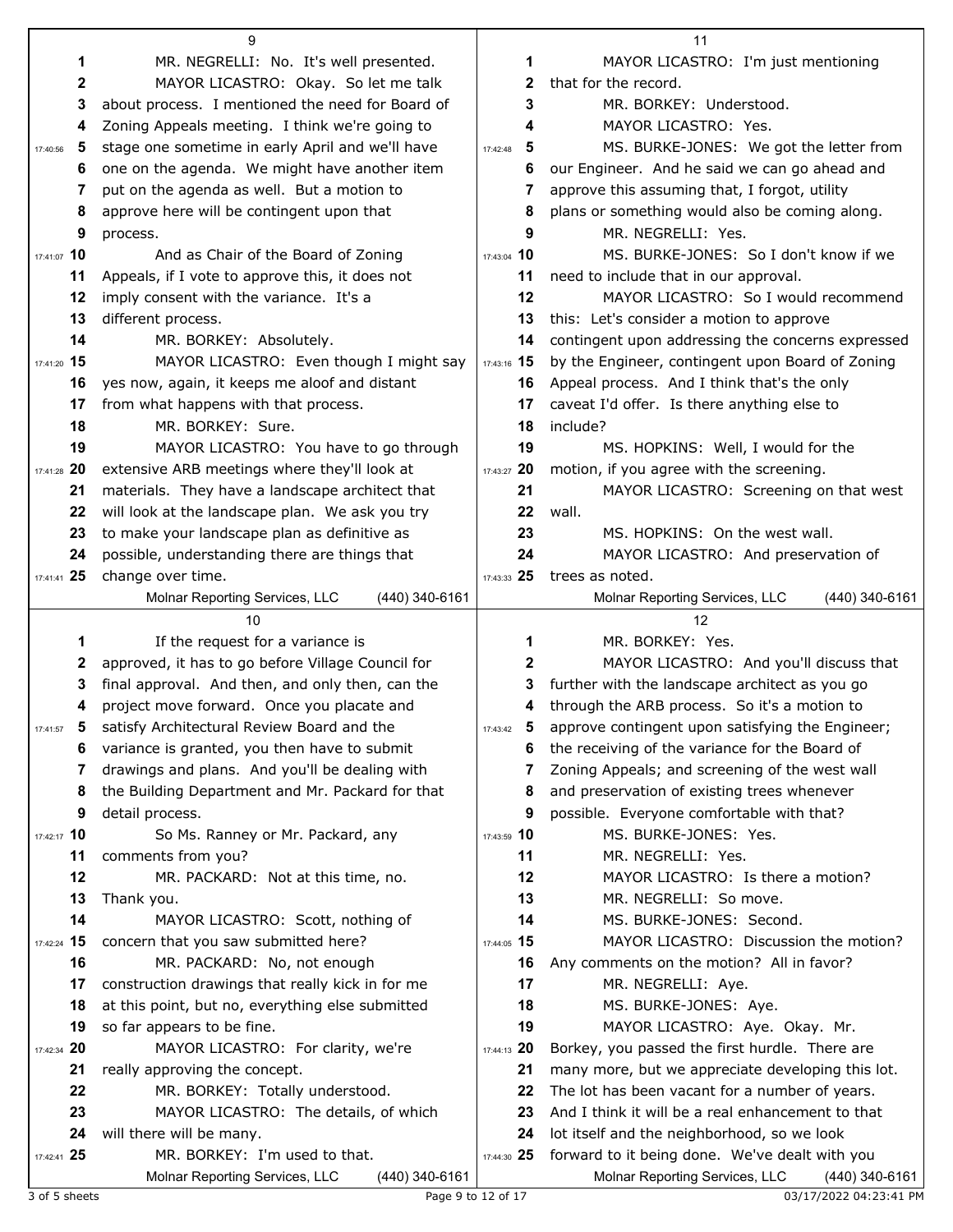|               | 13                                                 |               | 15                                                 |  |
|---------------|----------------------------------------------------|---------------|----------------------------------------------------|--|
| 1             | in the past, the two of you. It's been a           | 1             | driveway after we're done.                         |  |
| 2             | pleasure.                                          | $\mathbf{2}$  | MR. UNDERWOOD: Also, if we get the okay            |  |
| 3             | Any comments from anyone else?                     | 3             | to drop it down a little, people are walking       |  |
| 4             | MR. UNDERWOOD: I had one question.                 | 4             | through there, so just what do you want us to do   |  |
| 5<br>17:44:40 | When you say screening, are you talking about      | 5<br>17:46:22 | about keeping them on the other side of the road,  |  |
| 6             | temporary screening or --                          | 6             | you know, for a couple of days while we cut that   |  |
| 7             | MAYOR LICASTRO: Green.                             | 7             | sidewalk out and chop it down.                     |  |
| 8             | MR. UNDERWOOD: -- green.                           | 8             | MAYOR LICASTRO: We'll do whatever is               |  |
| 9             | MS. HOPKINS: Bushes.                               | 9             | reasonable. Again, the Engineer can offer an       |  |
| 17:44:51 10   | MR. BORKEY: Landscaping.                           | 17:46:34 10   | opinion.                                           |  |
| 11            | MAYOR LICASTRO: Yeah, so it's not just             | 11            | MR. BORKEY: We'll keep the walkway ADA             |  |
| 12            | a bare wall.                                       | 12            | compliance as long as it's there.                  |  |
| 13            | MR. BORKEY: Yeah, I broke it up with               | 13            | MAYOR LICASTRO: Anything else?                     |  |
| 14            | windows on the elevation, but with regards to the  | 14            | MR. BORKEY: There's probably a good                |  |
| 17:44:59 15   | landscaping, I already talked to a landscape       | 17:46:42 15   | chance to just rip the whole walk out through      |  |
|               |                                                    |               |                                                    |  |
| 16            | architect about having to come up with a good bed  | 16            | there and make the whole property look good.       |  |
| 17            | all along that wall.                               | 17            | It's not that much more.                           |  |
| 18            | MAYOR LICASTRO: And again, ARB --                  | 18            | MR. UNDERWOOD: No, not much more.                  |  |
| 19            | MR. BORKEY: And I agree with it 100                | 19            | MR. BORKEY: I'd rather incorporate all             |  |
| 17:45:10 20   | percent.                                           | 17:46:51 20   | new into the whole thing. I'd hate to put this     |  |
| 21            | MAYOR LICASTRO: -- one member who's a              | 21            | house up and have this beautiful driveway coming   |  |
| 22            | landscape architect will want details. We're       | 22            | out and then you got this old walkway. Just to     |  |
| 23            | just mentioning that conceptually.                 | 23            | finish it. There's nothing wrong with it, but      |  |
| 24            | MR. BORKEY: Yes.                                   | 24            | maybe we'll just replace the awful sight.          |  |
| 17:45:16 25   | MAYOR LICASTRO: Yes.                               | 17:47:06 25   | MAYOR LICASTRO: We can work with you on            |  |
|               | Molnar Reporting Services, LLC<br>$(440)$ 340-6161 |               | Molnar Reporting Services, LLC<br>$(440)$ 340-6161 |  |
|               |                                                    |               |                                                    |  |
|               | 14                                                 |               | 16                                                 |  |
| 1             | MR. UNDERWOOD: Sorry, I got one more.              | 1             | that. Anything else? I'll entertain a motion to    |  |
| 2             | We talked a little bit before about this, the      | 2             | adjourn.                                           |  |
| 3             | sidewalk out front being real high from the curb.  | 3             | MS. BURKE-JONES: So move.                          |  |
| 4             | It's going to be a problem getting in and out.     |               | MR. NEGRELLI: Second.                              |  |
| 17:45:28      | 5 We talked about lowering it maybe six to eight   | 17:47:13      | MAYOR LICASTRO: All in favor?                      |  |
| 6             | inches, you know.                                  | 6             | MS. BURKE-JONES: Aye.                              |  |
| 7             | MR. BORKEY: For these low cars, so they            | 7             | MR. NEGRELLI: Aye.                                 |  |
| 8             | don't drag on it coming in.                        | 8             | MAYOR LICASTRO: Aye. We are adjourned.             |  |
| 9             | MAYOR LICASTRO: That's something we can            | 9             | (Meeting adjourned at 5:47 p.m.)                   |  |
| 17:45:37 10   | look at. I'll have the Engineer look at it and     | 10            | $\sim$ $\sim$ $\sim$ $\sim$ $\sim$                 |  |
| 11            | address your concerns, see how we can try to get   | 11            |                                                    |  |
| 12            | it fixed. We don't want cars dragging and we       | 12            |                                                    |  |
| 13            | don't want you tearing up the sidewalk. So the     | 13            |                                                    |  |
| 14            | construction driveway as there now will            | 14            |                                                    |  |
| 17:45:51 15   | eventually be the driveway, correct?               | 15            |                                                    |  |
| 16            | MR. BORKEY: Yes.                                   | 16            |                                                    |  |
| 17            | MAYOR LICASTRO: You already have a curb            | 17            |                                                    |  |
| 18            | cut on that, don't you?                            | 18            |                                                    |  |
| 19            | MR. BORKEY: No.                                    | 19            |                                                    |  |
| 17:45:57 20   | MAYOR LICASTRO: You have to make a curb            | 20            |                                                    |  |
| 21            | cut.                                               | 21            |                                                    |  |
| 22            | MR. BORKEY: Right. We're going to try              | 22            |                                                    |  |
| 23            | to stay off the shared driveway that's been in     | 23            |                                                    |  |
| 24            | place for all these years. However, the neighbor   | 24            |                                                    |  |
| 17:46:09 25   | to the west indicated he wants the old concrete    | 25            |                                                    |  |